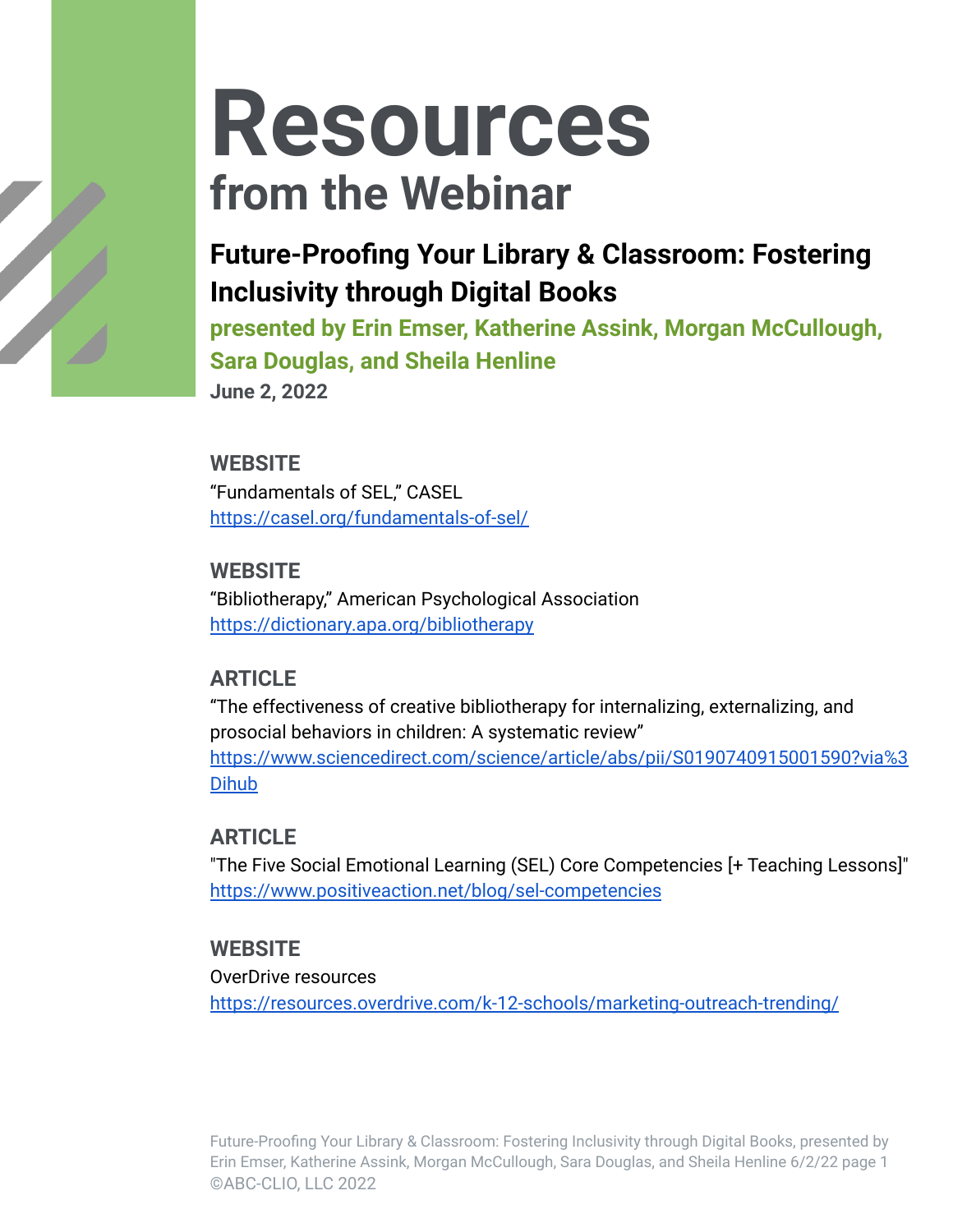## **Future-Proofing Your Library & Classroom: Fostering Inclusivity through Digital Books**

**presented by Erin Emser, Katherine Assink, Morgan McCullough, Sara Douglas, and Sheila Henline**

**June 2, 2022**

#### **BOOKS**

Gareth Hinds adaptations <https://www.overdrive.com/search?q=Gareth+Hinds&f-formatClassification=> I Survived series <https://www.overdrive.com/series/i-survived-graphic-novel> Nathan Hale's Hazardous Tales <https://www.overdrive.com/series/nathan-hales-hazardous-tales> Science Comics <https://www.overdrive.com/search?q=Science+Comics&f-formatClassification=>

#### **WEBSITE** Sora Help

<https://help.soraapp.com/en-us/categories/accessibility.htm>

### **ARTICLE**

"Advancing Literacy with Large Print" <https://www.gale.com/thorndike/ylp-research>

#### **WEBSITE**

International Dyslexia Association <https://dyslexiaida.org/>

Future-Proofing Your Library & Classroom: Fostering Inclusivity through Digital Books, presented by Erin Emser, Katherine Assink, Morgan McCullough, Sara Douglas, and Sheila Henline 6/2/22 page 2 ©ABC-CLIO, LLC 2022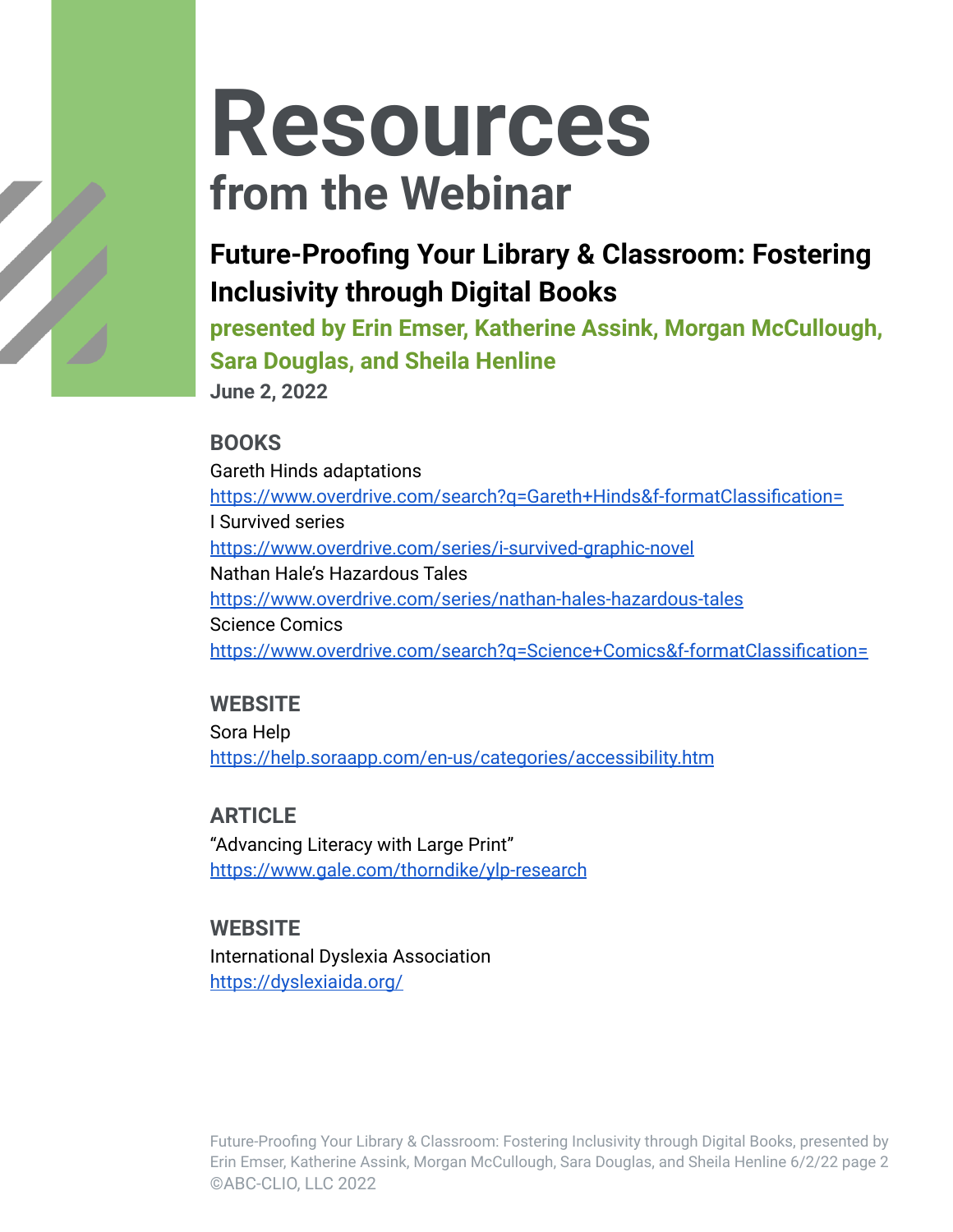## **Future-Proofing Your Library & Classroom: Fostering Inclusivity through Digital Books**

**presented by Erin Emser, Katherine Assink, Morgan McCullough, Sara Douglas, and Sheila Henline**

**June 2, 2022**

### **More from ABC-CLIO and School Library Connection**

ABC-CLIO Free Resources <https://abc-clio.com/free>

ABC-CLIO Databases <https://www.abc-clio.com/databases/> School Library Connection <https://schoollibraryconnection.com>

#### **WEBINARS**

"How to Keep Reading Social during Hybrid Learning" <https://schoollibraryconnection.com/Content/Webinar?LearningModuleId=2262009>

"Making the Most of Your Digital Collection" <https://schoollibraryconnection.com/Content/Webinar?LearningModuleId=2234301>

"Navigating Dyslexia with Digital Literacy" <https://schoollibraryconnection.com/Content/Webinar?LearningModuleId=2269785>

"The Great and Powerful Collection: Uncovering the Digital Content Behind the Curtain"

<https://schoollibraryconnection.com/Content/Webinar?LearningModuleId=2266998>

#### **ARTICLES**

"Book Connections and Intersections. Celebrating Neurodiversity" <https://schoollibraryconnection.com/Content/Article/2275032>

"Empowering Students with an Inclusive Environment" <https://schoollibraryconnection.com/Content/Article/2252093>

Future-Proofing Your Library & Classroom: Fostering Inclusivity through Digital Books, presented by Erin Emser, Katherine Assink, Morgan McCullough, Sara Douglas, and Sheila Henline 6/2/22 page 3 ©ABC-CLIO, LLC 2022